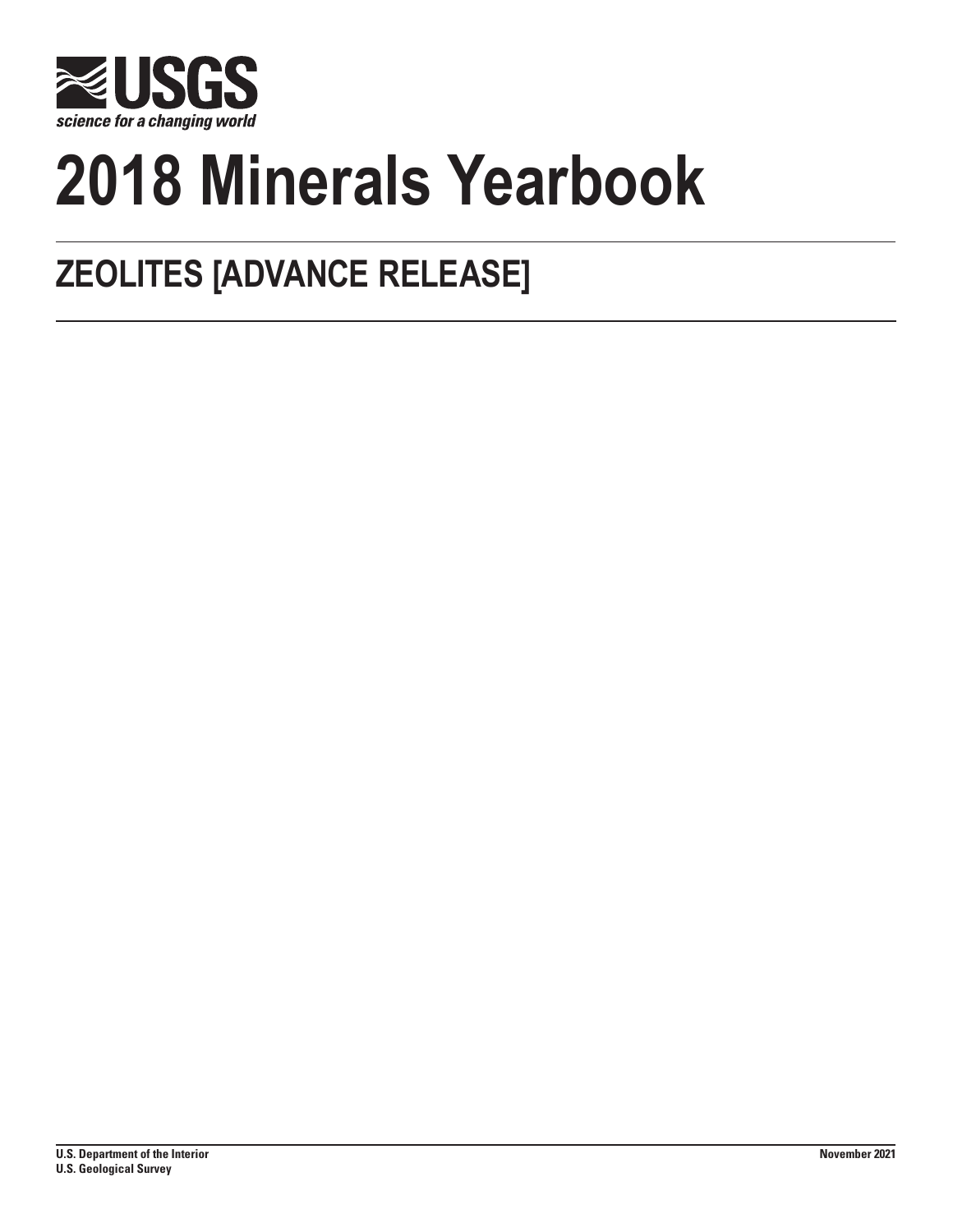## **Zeolites**

### By Robert D. Crangle, Jr.

#### **Domestic survey data and tables were prepared by Wanda G. Wooten, statistical assistant.**

In 2018, natural zeolites were mined by seven companies in the United States. Mine production increased by 4% to 86,100 metric tons (t) from 82,400 t in 2017, and sales decreased slightly to 80,500 t in 2018 from 81,300 t in 2017. The major end uses for natural zeolites in 2018 were animal feed, odor control, and water purification, in decreasing order by tonnage; these three applications collectively accounted for nearly 75% of domestic sales. Imports and exports of natural zeolites (other than gem quality) were each estimated to be less than 1,000 t. World production was estimated to be in the range of 1.0 to 1.3 million metric tons (Mt), unchanged from 2017 (table 1).

Zeolites are a group of hydrated aluminosilicate minerals of the alkali and alkaline earth metals with a microporous crystalline structure. Approximately 50 naturally occurring zeolite minerals have been identified, but only a handful (chabazite, clinoptilolite, erionite, mordenite, and phillipsite) have commercial applications and are abundant in nature. Zeolites are valuable for a variety of absorption, filtering, and ion exchange applications because they contain loosely bound cations within their crystal lattice that can be exchanged by other cations or by molecular water. Each zeolite mineral has a unique crystal structure that imparts distinct physical and chemical characteristics. Zeolite deposits in the United States were formed primarily by the alteration of volcanic tuffs in alkaline lake deposits, open hydrologic systems, and hydrothermal environments. They predominantly occur in Arizona, California, Idaho, Nevada, New Mexico, Oregon, Texas, and Wyoming (Eyde and Holmes, 2006, p. 1039–1048).

Sustained mining of natural zeolites in the United States did not begin until the early 1970s. Prior to the 1950s, natural zeolites were considered to be mineralogical curiosities that filled vugs and fractures in igneous rocks. Large deposits of zeolite-rich volcanic tuffs were discovered in the Western United States during the late 1950s, and many large mining and petroleum companies conducted exploration programs between 1950 and the mid-1980s. Although these programs uncovered additional resources, markets for natural zeolites did not develop as anticipated, and only a few hundred metric tons of zeolites were mined annually through the mid-1970s. By the mid-1980s, most of the major companies had withdrawn from the industry owing to low annual production and sales. Small-scale mining companies then stepped in and gradually developed the natural zeolites market into the small yet sustainable industry that exists today. Domestic production and sales have steadily increased since the early 1990s, although production significantly declined for a few years after 1994 owing to an imbalance between production and market demand. In 2018, mine production of natural zeolites was more than double that in 2000 (fig. 1).

End uses for naturally occurring zeolite minerals have changed considerably since the 1970s. Zeolites were initially treated as bulk commodities, with producers seeking largevolume markets. Pet litter applications became the mainstay of the industry, representing more than 50% of annual sales in the mid-1980s. However, producers recognized that lowvalue bulk sales of zeolites could not sustain the industry and began developing value-added applications. Pet litter currently commands a far smaller share of the overall market, and usage in other applications such as animal feed, fertilizer carrier, oil and gas absorbent, odor control, synthetic turf, traction control (ice melt), wastewater treatment, and water purification has increased.

Synthetic zeolites are manufactured by chemical processes and exhibit more uniform chemical composition, crystal lattice structure, and pore size than natural zeolites. Whereas natural zeolites have fixed properties, synthetic zeolites can be engineered to satisfy exact specifications for a particular application. Consequently, natural zeolites cost significantly less than their synthetic counterparts but are not suitable for certain commercial end uses. Synthetic zeolites are primarily used as water softening agents in detergents and catalysts in petroleum refining. Synthetic zeolites dominate the global zeolite market; the worldwide value of synthetic zeolite sales totals tens of billions of dollars, whereas the value of natural zeolite sales is probably on the order of tens of millions of dollars.

#### **Production**

Domestic data for natural zeolites in 2018 were collected by means of a voluntary canvass of the U.S. mining industry. Survey forms were received by seven companies that operated 10 mines, which represented a 100% response rate of the known zeolite-producing mining community. However, some survey data were incomplete, which required production and sales estimates for some mining locations.

Seven natural zeolite mines were active in 2018. An additional three mines were idle, with some sales from preexisting stockpiles. The Owyhee Mining Co. (Medford, OR) received a mining permit in 2015 for a site near Rome, OR, but had not reached the commercial production stage by yearend 2018 (Bend Bulletin, The, 2015). Chabazite was mined in Arizona, and clinoptilolite was mined in California, Idaho, New Mexico, Oregon, and Texas (table 2). Domestic mine production of natural zeolites increased by 4% to 86,100 t from 82,400 t in 2017 (table 1). Most of the tonnage consisted of clinoptilolite. The remainder was mostly chabazite, with minor quantities of ferrierrite, mordenite, and phillipsite (Eyde, 2018). New Mexico was the leading producer of natural zeolites in 2018, followed by Idaho, California, Texas, Oregon, and Arizona, in descending order of production. In 2018, KMI Zeolite Inc. (Amargosa Valley, NV) published total reserves of 49 million tons (53.7 million short tons) with a zeolites purity of 97% (KMI Zeolite Inc., 2019).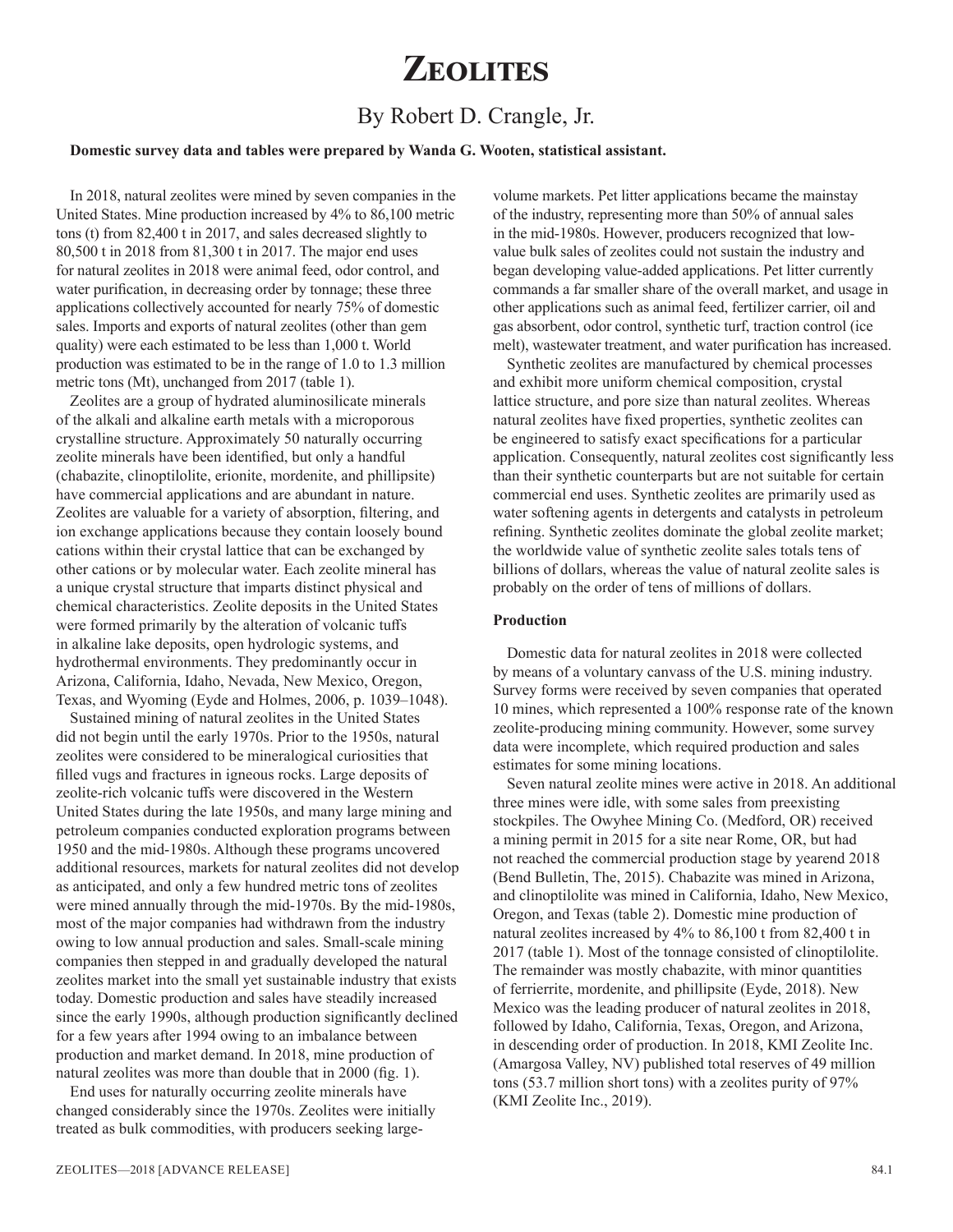#### **Consumption**

In 2018, sales of natural zeolites decreased slightly to 80,500 t compared with 81,300 t in 2017 (table 1). Domestic uses for natural zeolites were, in decreasing order by quantity, animal feed, odor control, water purification, oil and grease absorbent, unclassified end uses, fertilizer carrier, gas absorbent (and air filtration), pet litter, desiccant, wastewater treatment, soil amendment, traction control (ice melt), synthetic turf, aquaculture, and fungicide or pesticide carrier. Animal feed, odor control, and water purification collectively accounted for nearly 75% of the domestic sales tonnage. Data for individual markets were withheld to avoid disclosing company proprietary data.

Total sales of natural zeolites decreased slightly in 2018. Among the specified end uses, sales of natural zeolites increased for aquaculture, desiccant, gas absorbent, oil and grease absorbent, and pet litter. Sales of natural zeolites for animal feed, fertilizer carrier, fungicide or pesticide carrier, water purification, and wastewater treatment all decreased. During the 2017–18 agricultural season for corn, sorghum, barley, and oats, harvested acreage decreased by 8% from the prior agricultural season (U.S. Department of Agriculture, 2019). Comprehensive information regarding the sales trends for soil amendment, odor control, synthetic turf, and traction control was not available. Outside the United States, natural zeolites were primarily used in cement pozzolans and other construction materials, filtration, odor control, and soil amendments (Eyde, 2018).

#### **Prices**

Prices for natural zeolites vary with the percentage of zeolites present in the product, the chemical and physical properties of the zeolite mineral(s), particle size, surface modification and (or) activation, and end use. In 2018, unit values (free on board, mine or plant) obtained through the U.S. Geological Survey canvass of domestic zeolite producers ranged from an estimated \$100 to \$300 per metric ton. The average estimated unit value was roughly \$140 per metric ton, unchanged from that in 2017.

#### **Foreign Trade**

Comprehensive trade data were not available for natural zeolites because they were included under the generic U.S. Census Bureau Harmonized Tariff Schedule code 2530.90.8050 (mineral substances not elsewhere specified or included). Some zeolites may have also been classified as part of an ion-absorption unit or labeled as ion-exchange media rather than as zeolite. Imports and exports of natural zeolites (other than gem-quality specimens) in 2018 were estimated to be less than 1,000 t each, unchanged from those in 2017. Nearly all of the U.S. zeolite trade was in synthetic zeolite products.

#### **World Review**

Countries that mine large tonnages of zeolites typically use them in low-value, high-volume construction applications, such as dimension stone, lightweight aggregate, and pozzolanic cement. A significant percentage of the material sold in some

countries also likely consists of ground or sawn volcanic tuff that contains only a small proportion of zeolite minerals. As a result, production data for some countries may not accurately indicate the quantities of natural zeolites used in the high-value applications that are reflected in the domestic production data. In addition, most countries either do not report production of natural zeolites or report output with a 2- to 3-year lag time. Therefore, data in this section were estimated except where otherwise noted.

World production of natural zeolites in 2018 was estimated to be 1.0 to 1.3 Mt, unchanged from that in 2017. China was the leading producer of natural zeolites, with production of 320,000 t (including crude ore). The second-ranked producer was the Republic of Korea with 144,000 t, followed by Indonesia with 130,000 t, Slovakia with 117,000 t, New Zealand with 100,000 t, the United States with 86,100 t, Turkey with 65,000 t, Cuba with 52,600 t, Russia with 35,000 t, and Jordan with 10,000 t. Countries thought to produce natural zeolites, but for which insufficient data were available to make reliable production estimates, included Argentina, Armenia, Australia, Bulgaria, Canada, Georgia, Germany, Greece, Hungary, Indonesia, Iran, Italy, Japan, the Philippines, Russia, Serbia, Slovakia, Slovenia, South Africa, Spain, and Ukraine.

#### **Outlook**

The global detergents industry is expected to increase demand for zeolites in upcoming years (Wood, 2018). In the United States, a significant portion of natural zeolite sales are linked to livestock industries; zeolites are used in animal stalls to control odors and as an additive in animal feed to enhance nutrient uptake and reduce digestive issues. Globally, natural zeolite sales are partially linked to the construction industry, where zeolites and (or) zeolitic tuffs are sold as dimension stone, lightweight aggregate, and pozzolanic cement. Economic trends in these industries are expected to continue to influence production and sales of natural zeolites in the coming years.

#### **References Cited**

- Bend Bulletin, The, 2015, Around the State: The Bend [OR] Bulletin, March 1. (Accessed January 8, 2020, at http://www.bendbulletin.com/ localstate/2931255-151/around-the-state#.)
- Eyde, D.T., 2018, Zeolites, *in* Annual review 2017: Mining Engineering, v. 70, no. 7, July, p. 95–99.
- Eyde, T.H., and Holmes, D.A., 2006, Zeolites, *in* Kogel, J.E., Trivedi, N.C., Barker, J.M., and Krukowski, S.T., eds., Industrial minerals and rocks (7th ed.): Littleton, CO, Society for Mining, Metallurgy, and Exploration Inc., p. 1039–1064.
- KMI Zeolite Inc., 2019, Mineral deposit chemical analysis: Pahrump, NV, KMI Zeolite Inc. (Accessed January 13, 2020, at https://www.kmizeolite.com/ about/.)
- U.S. Department of Agriculture, 2019, Processed feeds—Quantities fed and feed per grain-consuming animal unit, table 1 *of* U.S. Department of Agriculture, Feed grains data—Yearbook tables: Washington, DC, U.S. Department of Agriculture, September 17. (Accessed January 14, 2020, at https://www.ers.usda.gov/webdocs/DataFiles/50048/Feed%20Grains%20 Yearbook%20Tables-All%20Years.xls?v=3701.8.)
- Wood, L., 2018, Global zeolites market 2017–2025—Size, market share, application analysis, growth trends, and key players: PR Newswire, February 1. (Accessed January 10, 2020, at https://www.prnewswire. com/news-releases/global-zeolites-market-2017-2025-size-market-shareapplication-analysis-growth-trends-and-key-players-300592147.html.)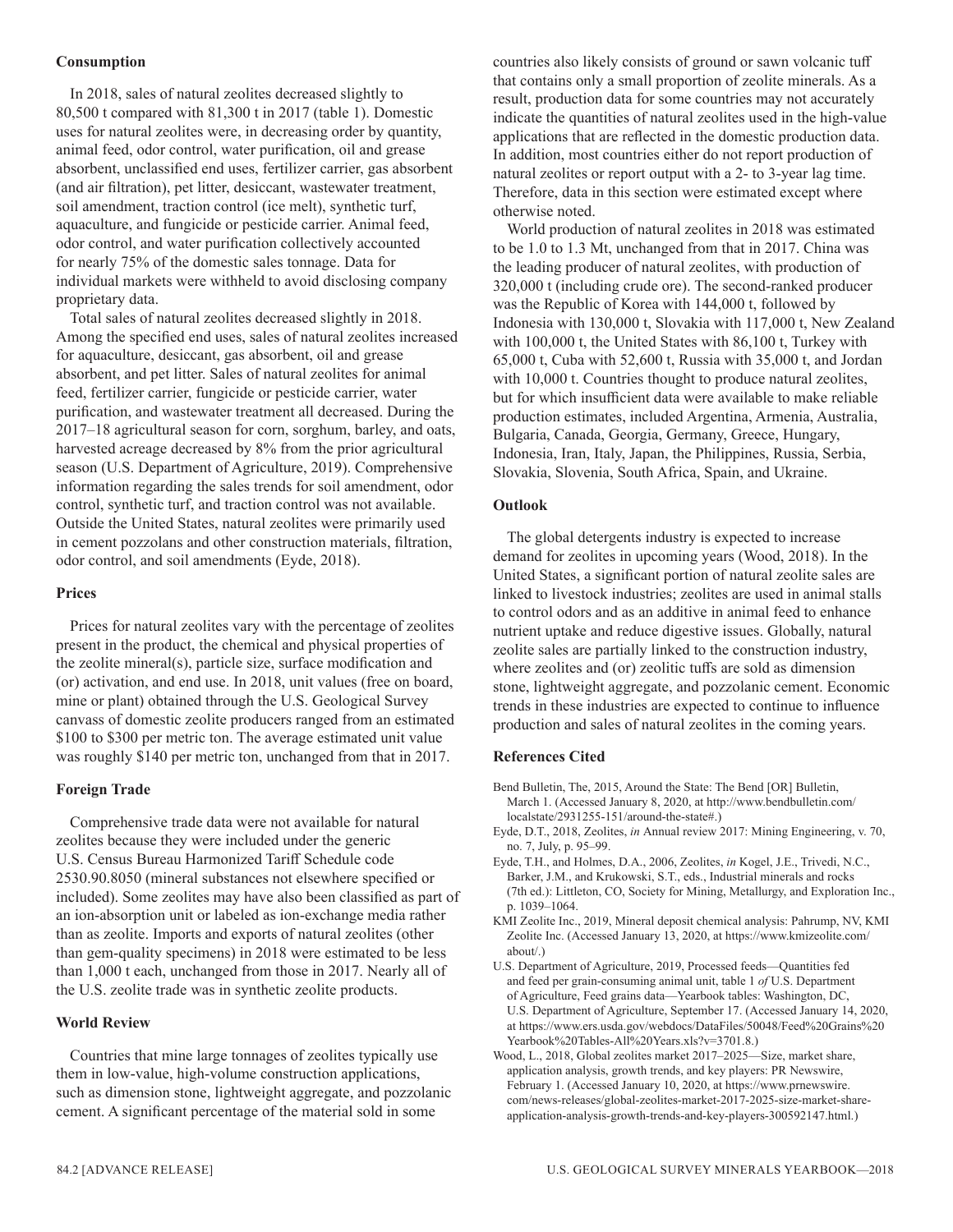#### **GENERAL SOURCES OF INFORMATION**

#### **U.S. Geological Survey Publications**

Zeolites (Natural). Ch. in Mineral Commodity Summaries, annual.

Zeolites in Sedimentary Rocks. Ch. in United States Mineral Resources, Professional Paper 820, 1973.

#### **Other**

British Zeolite Association.

Economics of Zeolites, The (6th ed.). Roskill Information Services Ltd., 2003.

European Zeolite Producers Association. Industrial Minerals, monthly. International Natural Zeolite Association. International Zeolite Association. Natural and Synthetic Zeolites. U.S. Bureau of Mines Information Circular 9140, 1987. Natural Zeolites—Occurrence, Properties, Applications. Reviews in Mineralogy and Geochemistry 45, 2001. Zeolites. Ch. in Industrial Minerals and Rocks (7th ed.). Society for Mining, Metallurgy, and Exploration Inc., 2006.

#### TABLE 1 SALIENT NATURAL ZEOLITE STATISTICS $^{\rm l}$

|                     | 2014        | 2015        | 2016        | 2017        | 2018        |
|---------------------|-------------|-------------|-------------|-------------|-------------|
|                     |             |             |             |             |             |
| metric tons         | 62,800      | 75,100      | 75,200      | 82,400      | 86,100      |
| do.                 | 62,500      | 73,200      | 71,300      | 81,300      | 80,500      |
| do.                 | < 1.000     | < 1.000     | < 1,000     | < 1,000     | < 1,000     |
| do.                 | < 1.000     | < 1.000     | < 1,000     | < 1,000     | < 1,000     |
| million metric tons | $1.0 - 1.3$ | $1.0 - 1.3$ | $1.0 - 1.3$ | $1.0 - 1.3$ | $1.0 - 1.3$ |
|                     |             |             |             |             |             |

TABLE 2 DOMESTIC NATURAL ZEOLITE OPERATIONS, BY TYPE, IN 2018<sup>1</sup>

e Estimated. do. Ditto.

<sup>1</sup>Table includes data available through March 12, 2020. Data are rounded to no more than three significant digits.

| State and company                 | Type of zeolite |  |
|-----------------------------------|-----------------|--|
| Arizona:                          |                 |  |
| St. Cloud Mining Co. <sup>2</sup> | Chabazite.      |  |
| <b>UOP LLC</b>                    | Do.             |  |
| California:                       |                 |  |
| KMI Zeolite Inc.                  | Clinoptilolite. |  |
| St. Cloud Mining Co.              | Do.             |  |
| Idaho:                            |                 |  |
| Bear River Zeolite Co.            | Do.             |  |
| PDZ Co., LLC                      | Do.             |  |
| New Mexico, St. Cloud Mining Co.  | Do.             |  |
| Oregon:                           |                 |  |
| PDZ Co., LLC                      | Do.             |  |
| Teague Mineral Products           | Do.             |  |
| Texas, Zeotech Corp.              | Do.             |  |

Do. Ditto.

<sup>1</sup>Table includes data available through March 12, 2020.

<sup>2</sup>St. Cloud Mining Co. operates two natural zeolite mines in Arizona.